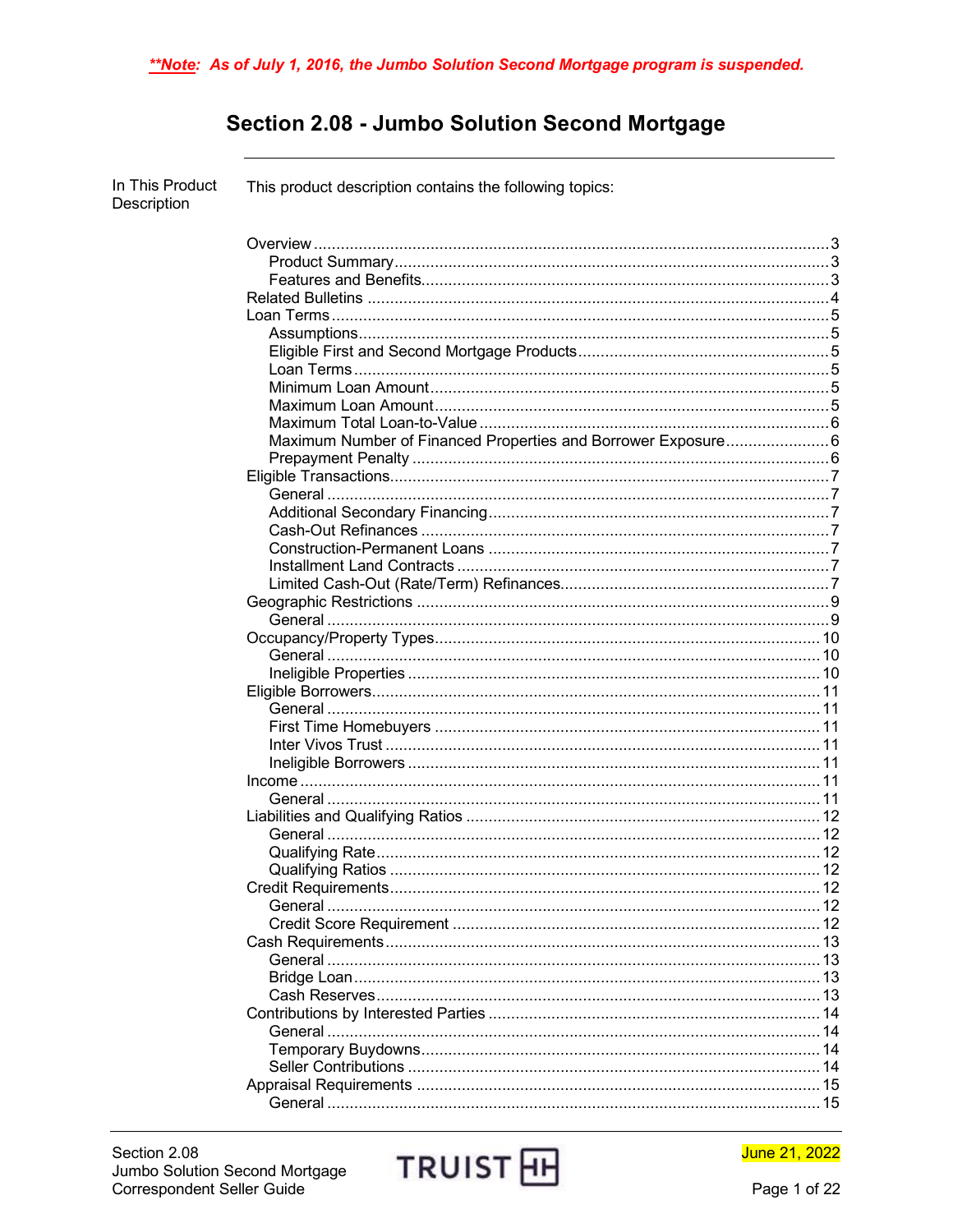### \*\*Note: As of July 1, 2016, the Jumbo Solution Second Mortgage program is suspended.

| 15 |
|----|
|    |
|    |
|    |
|    |
|    |
|    |
|    |
|    |
|    |
|    |
|    |
|    |
|    |
|    |
|    |
|    |
|    |
|    |
|    |
|    |
|    |

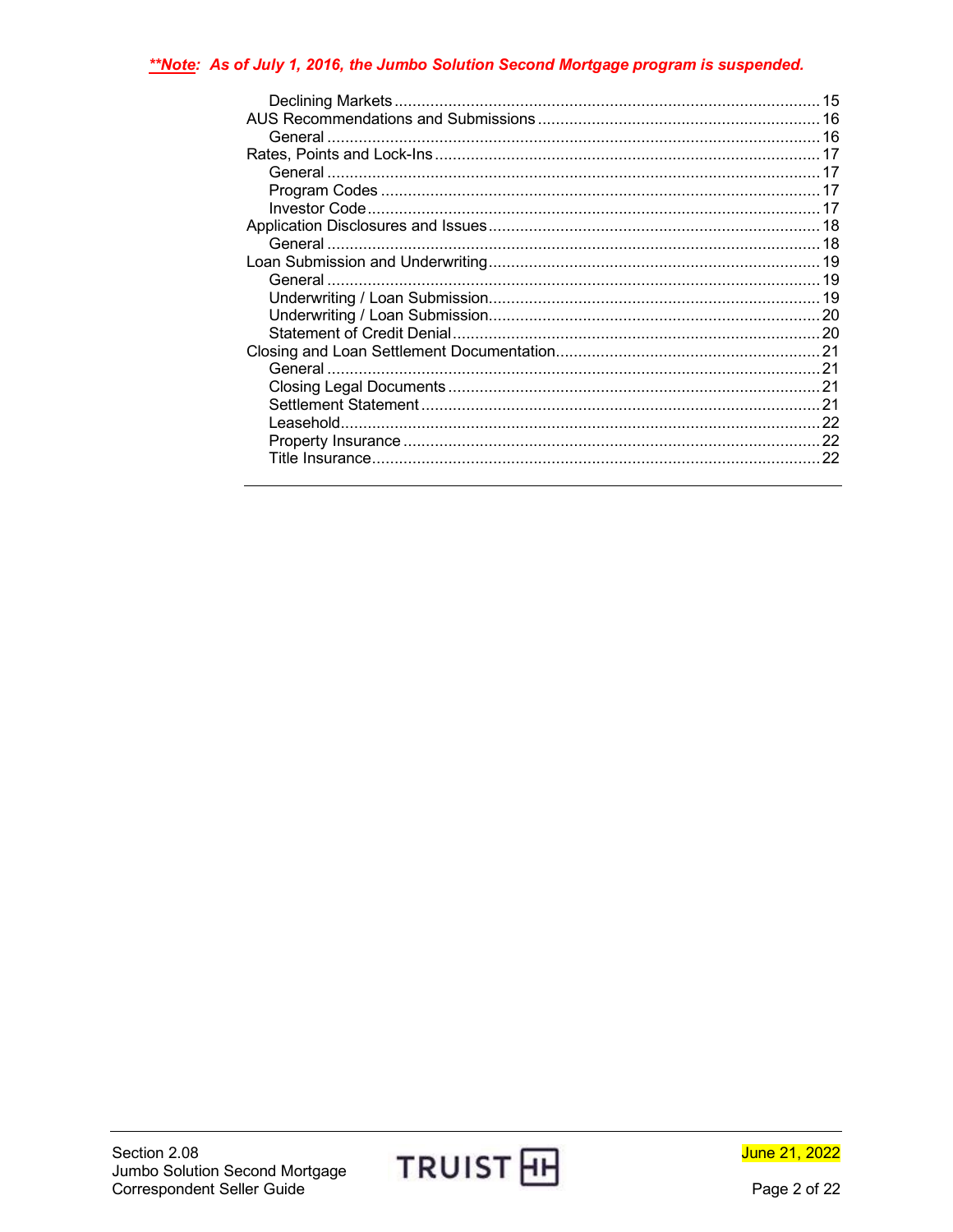<span id="page-2-0"></span>

| Overview |
|----------|
|          |

<span id="page-2-1"></span>**Product Summary** The Jumbo Solution is a fully amortizing fixed rate second mortgage which is always closed simultaneously with a Truist standard Agency or Agency Plus fully amortizing first mortgage purchase or limited cash-out (rate/term) refinance transaction (it is not a stand-alone product*). The guidelines contained in this product description are those of the Jumbo Solution second mortgage and may be more restrictive than the guidelines of the first mortgage product.* 

#### **Notes**:

- Jumbo Solution transaction must be submitted to Truist for underwriting with the new first mortgage for review and approval.
- Correspondent clients with delegated underwriting authority are NOT eligible to underwrite or approve the eligible first mortgage product and the Jumbo Solution second mortgage.
- In all cases, the second mortgage will be underwritten to the more restrictive of the first mortgage guidelines or the Jumbo Solution second mortgage guidelines.

Under the Jumbo Solution second mortgage, the first and second mortgages will be processed and closed simultaneously; however, they are handled as two (2) separate and distinct transactions. In addition, the loans are serviced individually with separate payments and statements.

#### **Guidelines not addressed in this product description will follow standard Key Loan Program guidelines.**

Reference: See [Section 2.06: Key Loan Program](https://www.truistsellerguide.com/manual/cor/products/ckey.pdf) of the *Correspondent On-Line Seller Guide* for additional information.

<span id="page-2-2"></span>**Features and Benefits** Features and benefits of the Jumbo Solution second mortgage include the following:

| <b>Feature</b>                               | <b>Benefit</b>                                                                      |
|----------------------------------------------|-------------------------------------------------------------------------------------|
| Jumbo product without the jumbo pricing.     | Lower overall payments allowing<br>the                                              |
|                                              | borrower to qualify for combined<br>loan                                            |
|                                              | amounts up to \$1,025,500.                                                          |
|                                              | Financing split into two loans allows the Faster build up of equity, saves interest |
| borrower to rapidly pay off the smaller loan | costs over time and eventually retires the                                          |
| (i.e., from bonus, commissions, etc.).       | payment.                                                                            |

[Click here](https://www.truistsellerguide.com/manual/cor/products/BlendedRateCalculator.pdf) to access a blended rate calculator to help determine the benefit to the borrower obtaining a Jumbo Solution second mortgage in lieu of a standard jumbo first mortgage product.

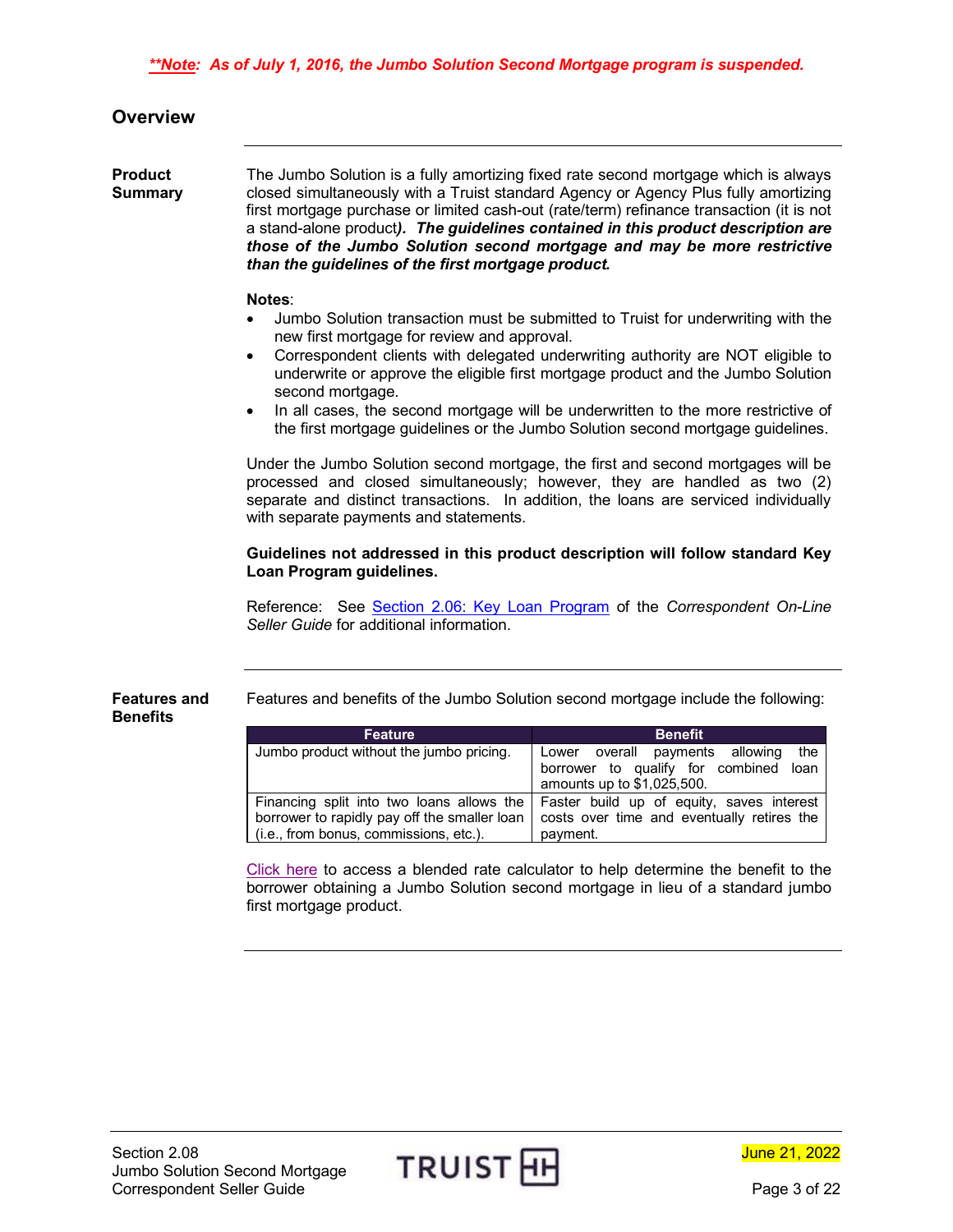### <span id="page-3-0"></span>**Related Bulletins**

**General** Related bulletins are provided below in PDF format. To view the list of published bulletins, select the applicable year below.

- $2022$  $2022$
- $2020$  $2020$
- [2018](https://www.truistsellerguide.com/manual/cor/bulletins/Related%20Bulletins/2018/CJumboSolution2018.pdf)
- [2016](https://www.truistsellerguide.com/manual/cor/bulletins/Related%20Bulletins/2016/CJumboSolution2016.pdf)

**Note**: No bulletins were published in 2017 , 2019 & 2021.

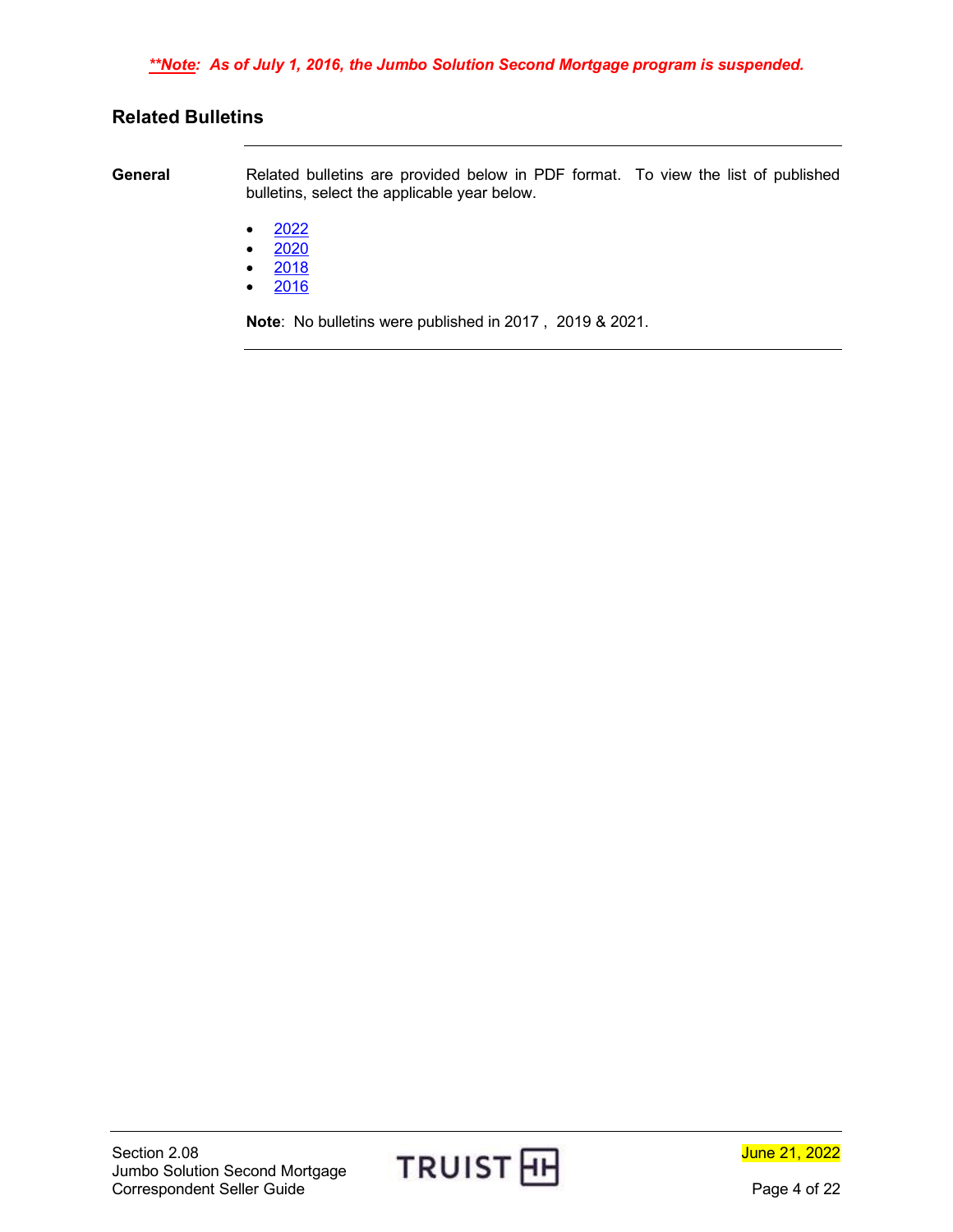<span id="page-4-3"></span><span id="page-4-2"></span><span id="page-4-1"></span><span id="page-4-0"></span>

| The Jumbo Solution second mortgage is not assumable.                                                                                                                                                                                                                                                                                                                                                                                                                                                                                                                                                                                                     |
|----------------------------------------------------------------------------------------------------------------------------------------------------------------------------------------------------------------------------------------------------------------------------------------------------------------------------------------------------------------------------------------------------------------------------------------------------------------------------------------------------------------------------------------------------------------------------------------------------------------------------------------------------------|
|                                                                                                                                                                                                                                                                                                                                                                                                                                                                                                                                                                                                                                                          |
| <b>First Mortgage</b><br>Eligible first mortgage products for origination with a Jumbo Solution second<br>mortgage include the following:<br>Standard Agency Fully Amortizing Fixed Rate,<br>Standard Agency Fully Amortizing 3/1, 5/1, 7/1, and 10/1 LIBOR ARMs,<br>$\bullet$<br>Agency Plus Fully Amortizing Fixed Rate, and<br>$\bullet$<br>Agency Plus Fully Amortizing 5/1, 7/1, and 10/1 LIBOR ARMs.<br>$\bullet$<br>All eligible first mortgage products must be processed through Fannie Mae's<br>Desktop Underwriter (DU) or Freddie Mac's Loan Prospector (LP).<br>Traditional underwriting of the first mortgage is not allowed.<br>$\bullet$ |
| <b>Second Mortgage</b><br>The Jumbo Solution second mortgage is a fully amortizing fixed rate product.                                                                                                                                                                                                                                                                                                                                                                                                                                                                                                                                                   |
| 15 or 30 years.<br>Note: It is not acceptable for the first mortgage loan term to be less than the Jumbo<br>Solution second mortgage loan term (i.e., if the first mortgage has a 20 year loan<br>term, it is NOT acceptable for the Jumbo Solution second mortgage to have a term of<br>30 years).                                                                                                                                                                                                                                                                                                                                                      |
| The minimum loan amount is \$50,001.                                                                                                                                                                                                                                                                                                                                                                                                                                                                                                                                                                                                                     |
| <b>Maximum Second Mortgage Loan Amount</b><br>First Mortgage Loan Amount<br>$\le$ /= \$417,000<br>\$300,0001<br>\$417,001 - \$625,500<br>\$400,0001<br><sup>1</sup> The second mortgage loan amount may not exceed the first mortgage loan amount.<br>The maximum loan amount for a first-time homebuyer is 50% of the first<br>Note:<br>mortgage loan amount.<br>Reference: See the First Time Homebuyer subtopic in the Eligible Borrower topic<br>subsequently presented for additional information.                                                                                                                                                  |
|                                                                                                                                                                                                                                                                                                                                                                                                                                                                                                                                                                                                                                                          |

*Continued on next page*

<span id="page-4-5"></span><span id="page-4-4"></span>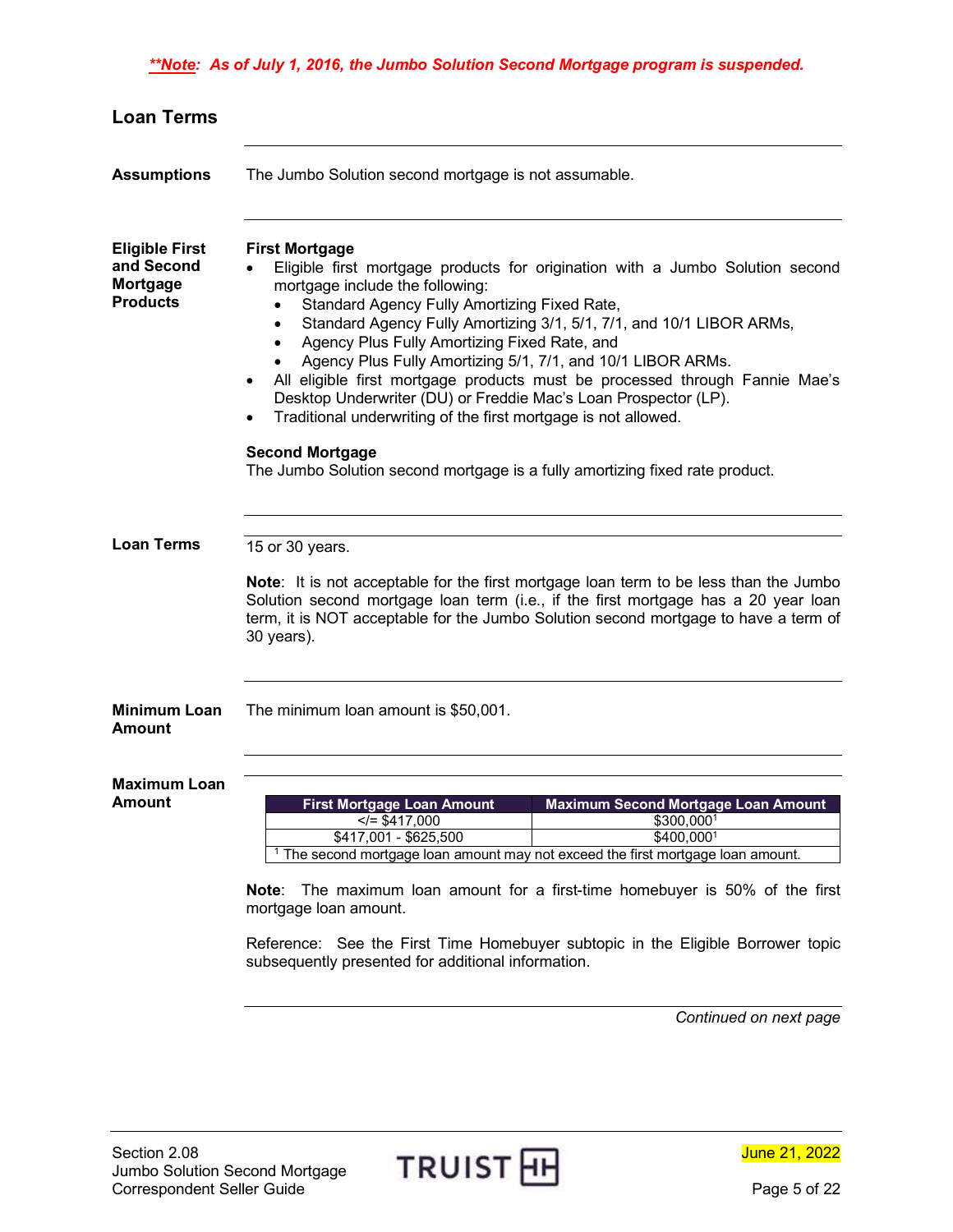<span id="page-5-0"></span>**Maximum Total Loan-to-Value** The maximum total loan-to-value is outlined in the table below, or the more restrictive of the first mortgage guidelines.

<span id="page-5-2"></span><span id="page-5-1"></span>

|                                                                         | <b>Property Type</b>                                                                                                                                                                          | <b>Maximum TLTV</b>    |
|-------------------------------------------------------------------------|-----------------------------------------------------------------------------------------------------------------------------------------------------------------------------------------------|------------------------|
|                                                                         | Single Family Detached, PUD, or Modular Housing                                                                                                                                               | $85\%$ <sup>1, 2</sup> |
|                                                                         | Condominium                                                                                                                                                                                   | $75\%$ <sup>3</sup>    |
|                                                                         | <sup>1</sup> Properties located in the states of Arizona and California are limited to a TLTV of 75%.                                                                                         |                        |
|                                                                         | <sup>2</sup> The maximum first mortgage allowable LTV is 80%.                                                                                                                                 |                        |
|                                                                         | <sup>3</sup> Condominiums located in the states of Arizona and California are limited to a TLTV of 70%.                                                                                       |                        |
|                                                                         | Declining market reductions apply if the property is located on the<br>Note:<br>Declining Market Index and/or identified on the appraisal as being in a declining<br>market.                  |                        |
| <b>Maximum</b><br>Number of<br><b>Financed</b><br><b>Properties and</b> | The borrower cannot own more than four (4) financed properties, including his/her<br>primary residence with a maximum total exposure of \$2.5 million dollars on all Truist<br>loan products. |                        |
| <b>Borrower</b>                                                         | Reference: See Section 1.22: Maximum Number of Financed Properties and Borrower                                                                                                               |                        |
| <b>Exposure</b>                                                         | Exposure for additional information.                                                                                                                                                          |                        |
| <b>Prepayment</b><br><b>Penalty</b>                                     | There is no prepayment penalty on the Jumbo Solution second mortgage.                                                                                                                         |                        |



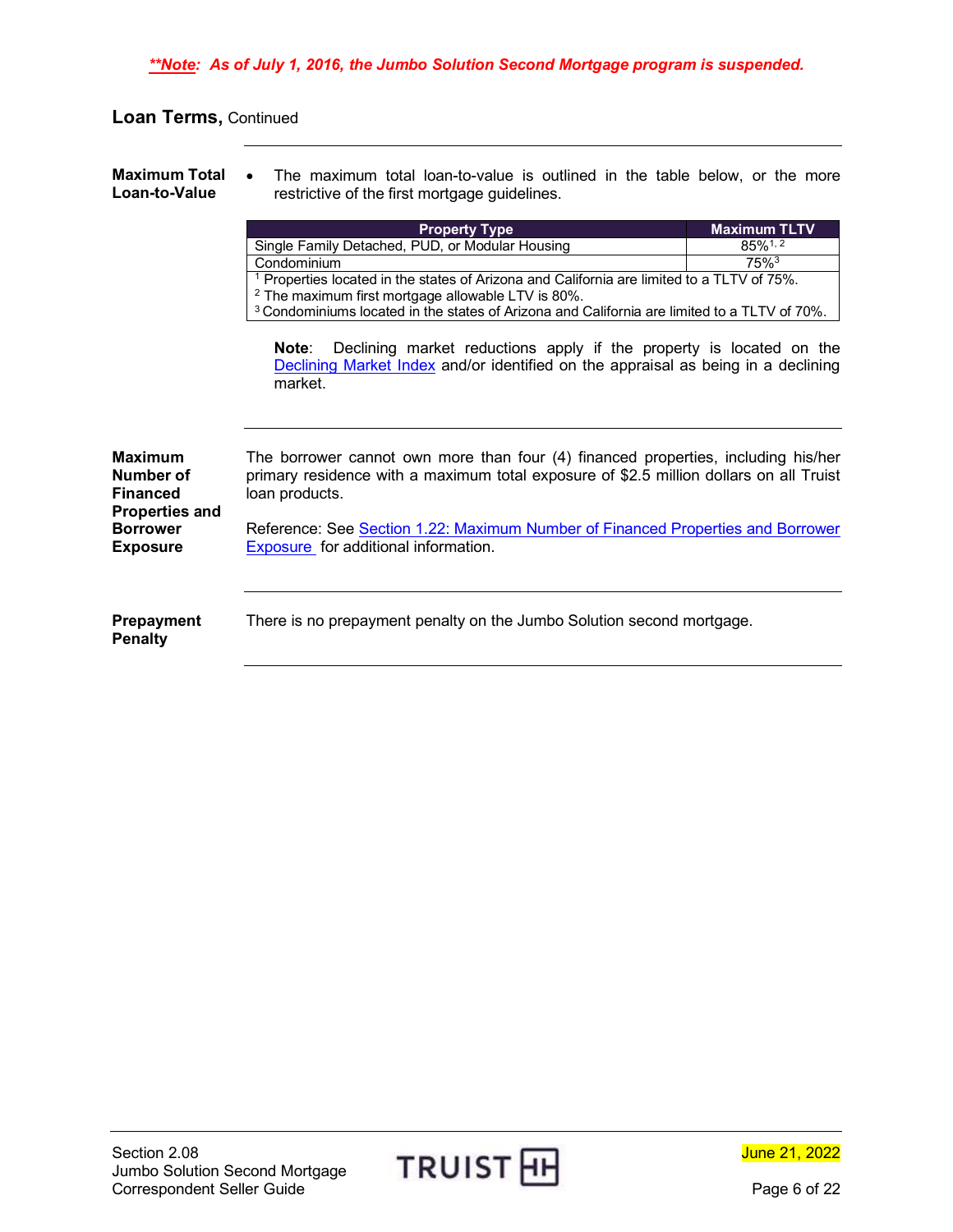## <span id="page-6-0"></span>**Eligible Transactions**

<span id="page-6-6"></span><span id="page-6-5"></span><span id="page-6-4"></span><span id="page-6-3"></span><span id="page-6-2"></span><span id="page-6-1"></span>

| <b>General</b>                                                  | Jumbo Solution second mortgage transactions may be originated as a purchase or a<br>limited cash-out (rate/term) refinance transaction.                                                                                                                                                                                                                                                                                                                                                                                                                                                                                                                                                                                                                                                                                                                                                                                                                                                                                                                                                                                                                                             |
|-----------------------------------------------------------------|-------------------------------------------------------------------------------------------------------------------------------------------------------------------------------------------------------------------------------------------------------------------------------------------------------------------------------------------------------------------------------------------------------------------------------------------------------------------------------------------------------------------------------------------------------------------------------------------------------------------------------------------------------------------------------------------------------------------------------------------------------------------------------------------------------------------------------------------------------------------------------------------------------------------------------------------------------------------------------------------------------------------------------------------------------------------------------------------------------------------------------------------------------------------------------------|
| <b>Additional</b><br><b>Secondary</b><br><b>Financing</b>       | No additional subordinate financing including Truist Equity Lines or Loans, or other<br>lenders secondary financing are allowed in conjunction with the Jumbo Solution<br>mortgage.                                                                                                                                                                                                                                                                                                                                                                                                                                                                                                                                                                                                                                                                                                                                                                                                                                                                                                                                                                                                 |
| <b>Cash-Out</b><br><b>Refinances</b>                            | Cash-out refinance transactions are not eligible.                                                                                                                                                                                                                                                                                                                                                                                                                                                                                                                                                                                                                                                                                                                                                                                                                                                                                                                                                                                                                                                                                                                                   |
| <b>Construction-</b><br><b>Permanent</b><br>Loans               | Construction-permanent (one and two time closings, renovation, and rehabilitation)<br>transactions are not eligible for originations or modifications.                                                                                                                                                                                                                                                                                                                                                                                                                                                                                                                                                                                                                                                                                                                                                                                                                                                                                                                                                                                                                              |
| <b>Installment</b><br><b>Land Contracts</b>                     | Installment land contracts are not eligible.                                                                                                                                                                                                                                                                                                                                                                                                                                                                                                                                                                                                                                                                                                                                                                                                                                                                                                                                                                                                                                                                                                                                        |
| <b>Limited Cash-</b><br>Out<br>(Rate/Term)<br><b>Refinances</b> | Eligible Limited Cash-Out (Rate/Term) Refinance Transactions<br>A limited cash-out (rate/term) refinance transaction includes the following:<br>the payoff of the outstanding principal balance of an existing first mortgage,<br>the payoff of the outstanding principal balance of any existing subordinate<br>$\bullet$<br>mortgage,<br>Note: When a portion of the existing subordinate mortgage is being paid with<br>the proceeds of the new first mortgage, the first mortgage definition of a<br>limited cash-out (rate/term) refinance must be met.<br>"Seasoning<br>Requirements"<br>Reference:<br>See<br>presented<br>for<br>below<br>requirements that apply when secondary financing is being paid off with the<br>proceeds from the Jumbo Solution second mortgage.<br>the financing of closing costs (including prepaid expenses), and<br>cash back to the borrower in an amount no more than the lesser of 2% of the<br>balance of the new refinance mortgage or \$2,000.<br>The loans must meet the maximum LTV, TLTV and seasoning<br>Note:<br>requirements of the first and Jumbo Solution second mortgage.<br>The TLTV is based on the current appraised value. |
|                                                                 | Continued on next page                                                                                                                                                                                                                                                                                                                                                                                                                                                                                                                                                                                                                                                                                                                                                                                                                                                                                                                                                                                                                                                                                                                                                              |

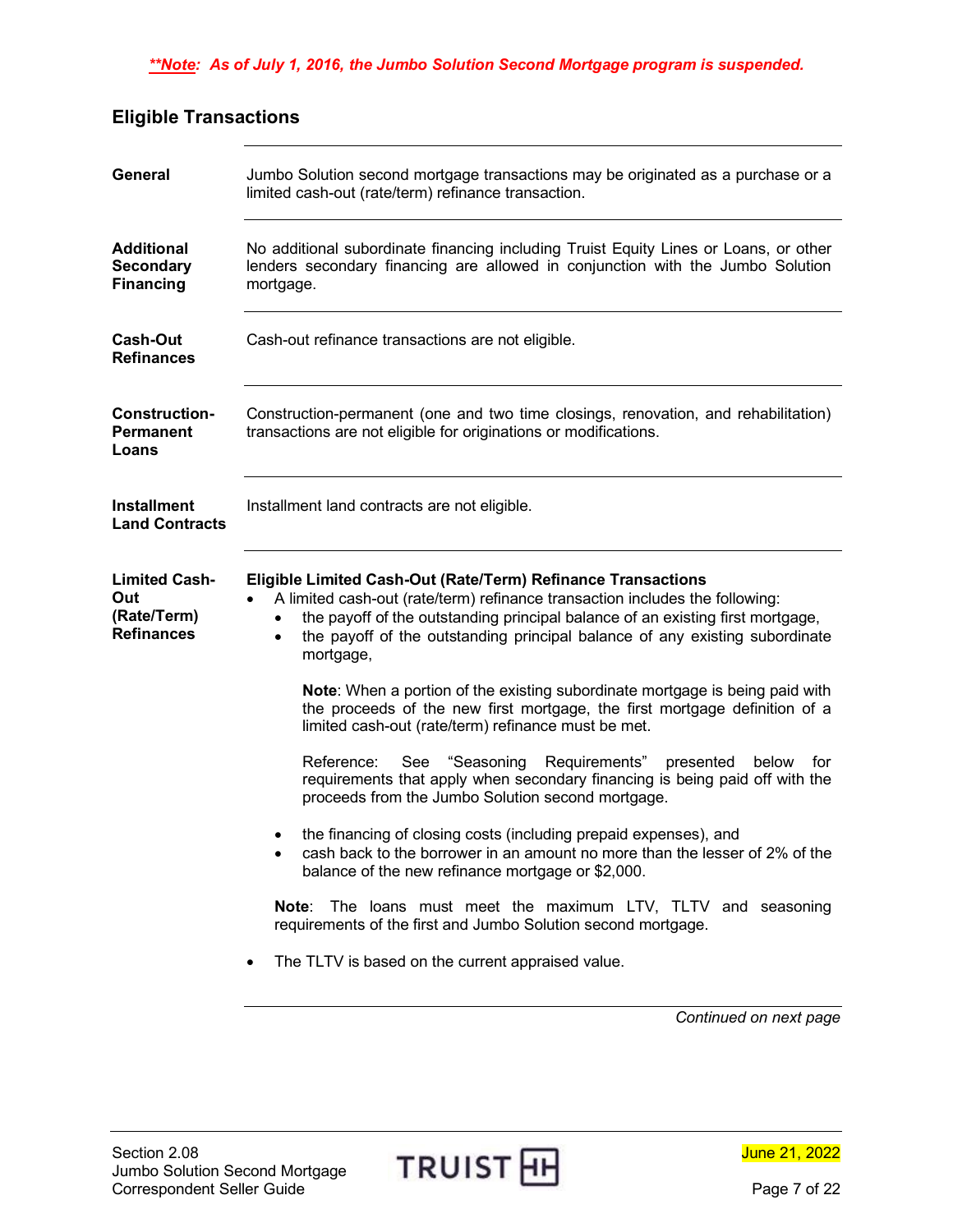## **Eligible Transactions,** Continued

| <b>Limited Cash-</b><br>Out<br>(Rate/Term)<br>Refinances, | <b>Seasoning Requirements</b><br>Secondary financing that is being paid off with the proceeds from a Jumbo<br>$\bullet$<br>Solution second mortgage must be seasoned at least twelve (12) months.                                                                                                      |
|-----------------------------------------------------------|--------------------------------------------------------------------------------------------------------------------------------------------------------------------------------------------------------------------------------------------------------------------------------------------------------|
| (continued)                                               | Note: If the secondary financing is an equity line of credit, the seasoning<br>requirement shall be applied to the date of the most recent draw against the<br>equity line unless the draws were less than \$2000 (the total draws cannot<br>exceed a total of \$2000 in the last twelve (12) months). |
|                                                           | Seasoning may be waived only when the secondary financing was originated at<br>$\bullet$<br>the same time as the first mortgage in a PURCHASE transaction, as                                                                                                                                          |

documented with a copy of the original Settlement statement.



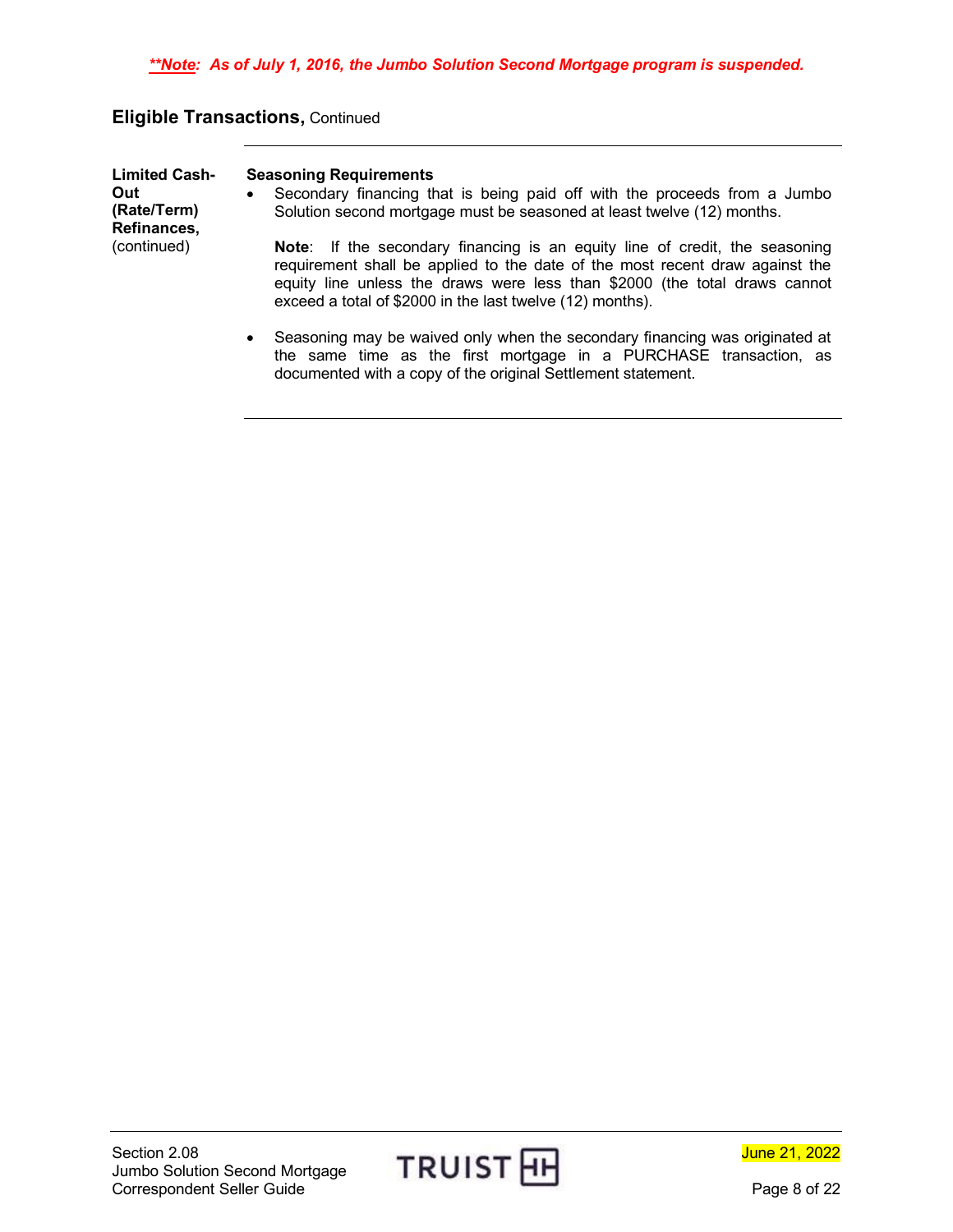## <span id="page-8-0"></span>**Geographic Restrictions**

<span id="page-8-1"></span>**General** The following table shows the geographic restrictions.

| <b>State</b>            | <b>Restriction</b>                                                                                                                       |
|-------------------------|------------------------------------------------------------------------------------------------------------------------------------------|
| Alaska                  | Properties located in the state of Alaska are not eligible for the<br>Jumbo Solution Second Mortgage.                                    |
| District of<br>Columbia | Refinance transactions for properties located in the District of<br>Columbia are not eligible for the Jumbo Solution Second<br>Mortgage. |
| Florida                 | Properties located in the state of Florida are not eligible for the<br>Jumbo Solution Second Mortgage.                                   |
| Michigan                | Properties located in the state of Michigan are not eligible for the<br>Jumbo Solution Second Mortgage.                                  |
| Nevada                  | Properties located in the state of Nevada are not eligible for the<br>Jumbo Solution Second Mortgage.                                    |
| New York                | Properties located in the state of New York are not eligible for the<br>Jumbo Solution Second Mortgage.                                  |
| Ohio                    | Properties located in the state of Ohio are not eligible for the<br>Jumbo Solution Second Mortgage.                                      |
| Rhode Island            | Properties located in the state of Rhode Island are not eligible for<br>Jumbo Solution Second Mortgage.                                  |



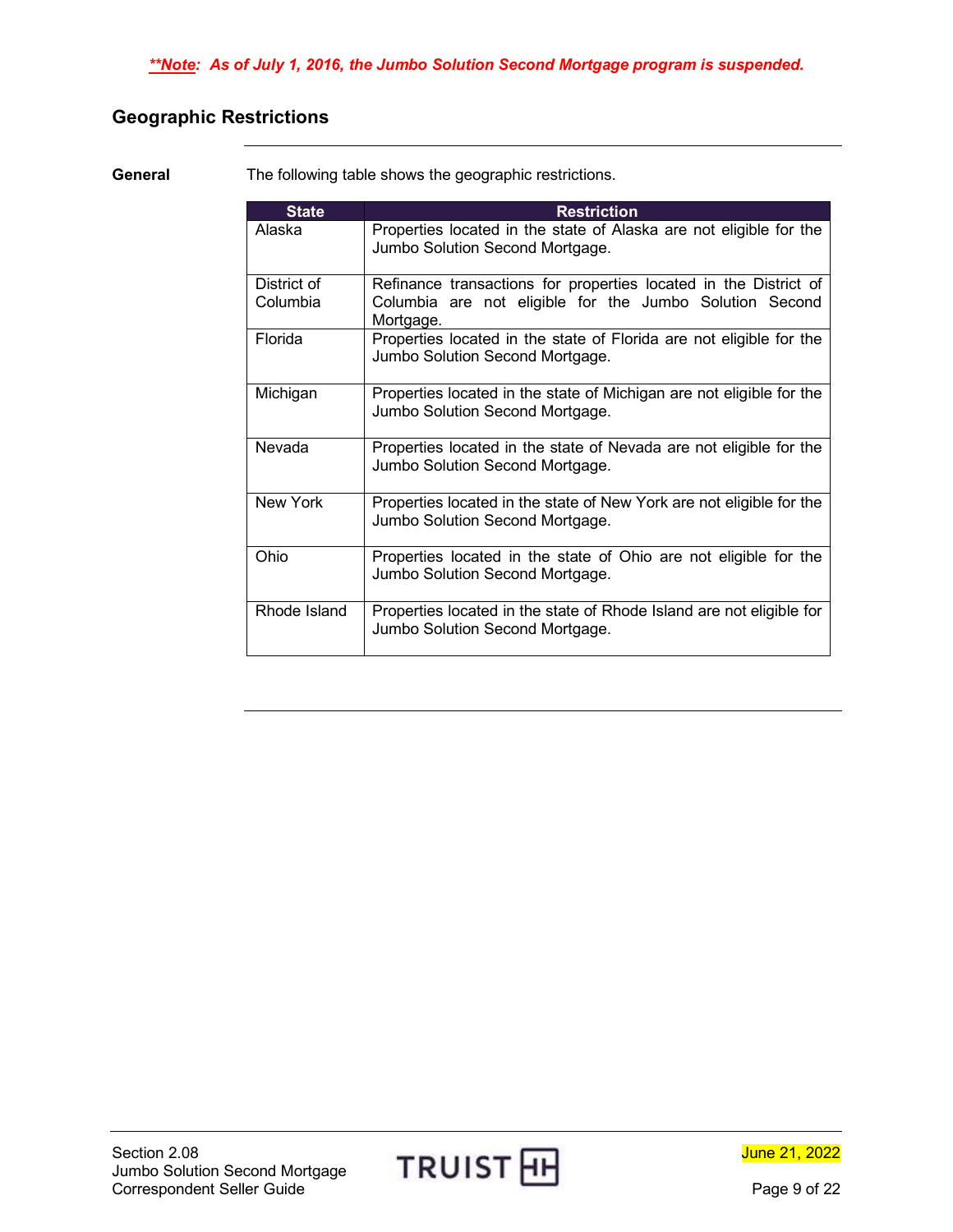## <span id="page-9-0"></span>**Occupancy/Property Types**

<span id="page-9-2"></span><span id="page-9-1"></span>

| General                         | Eligible occupancy/property types include one (1) unit primary residences ONLY<br>including the following:<br>attached and detached properties,<br>modular homes,<br>٠<br>leasehold properties (excluding Georgia Power leaseholds),<br>$\bullet$<br>PUDs, and<br>$\bullet$<br>warrantable condominiums.<br>Reference: See Section 1.06: Condominium and PUD Approval Requirements for<br>all warranty guidelines and requirements.                                                                                                                                                                                                                                                                                                                                     |
|---------------------------------|-------------------------------------------------------------------------------------------------------------------------------------------------------------------------------------------------------------------------------------------------------------------------------------------------------------------------------------------------------------------------------------------------------------------------------------------------------------------------------------------------------------------------------------------------------------------------------------------------------------------------------------------------------------------------------------------------------------------------------------------------------------------------|
| Ineligible<br><b>Properties</b> | Ineligible occupancy/property types include the following:<br>2-4 unit primary residences,<br>$\bullet$<br>second homes,<br>$\bullet$<br>investment properties,<br>$\bullet$<br>bed and breakfast properties,<br>$\bullet$<br>boarding houses,<br>$\bullet$<br>condotels,<br>$\bullet$<br>cooperatives,<br>٠<br>Georgia Power leasehold properties,<br>$\bullet$<br>Indian lands,<br>$\bullet$<br>leaseholds that do not extend beyond the loan term and are not typical in the<br>٠<br>market area,<br>Mobile/manufactured homes,<br>$\bullet$<br>non-warrantable condominiums,<br>$\bullet$<br>properties on acreage exceeding 10 acres,<br>$\bullet$<br>Texas homestead properties secured by a 50(a)(6) mortgage, and<br>$\bullet$<br>timeshare units.<br>$\bullet$ |



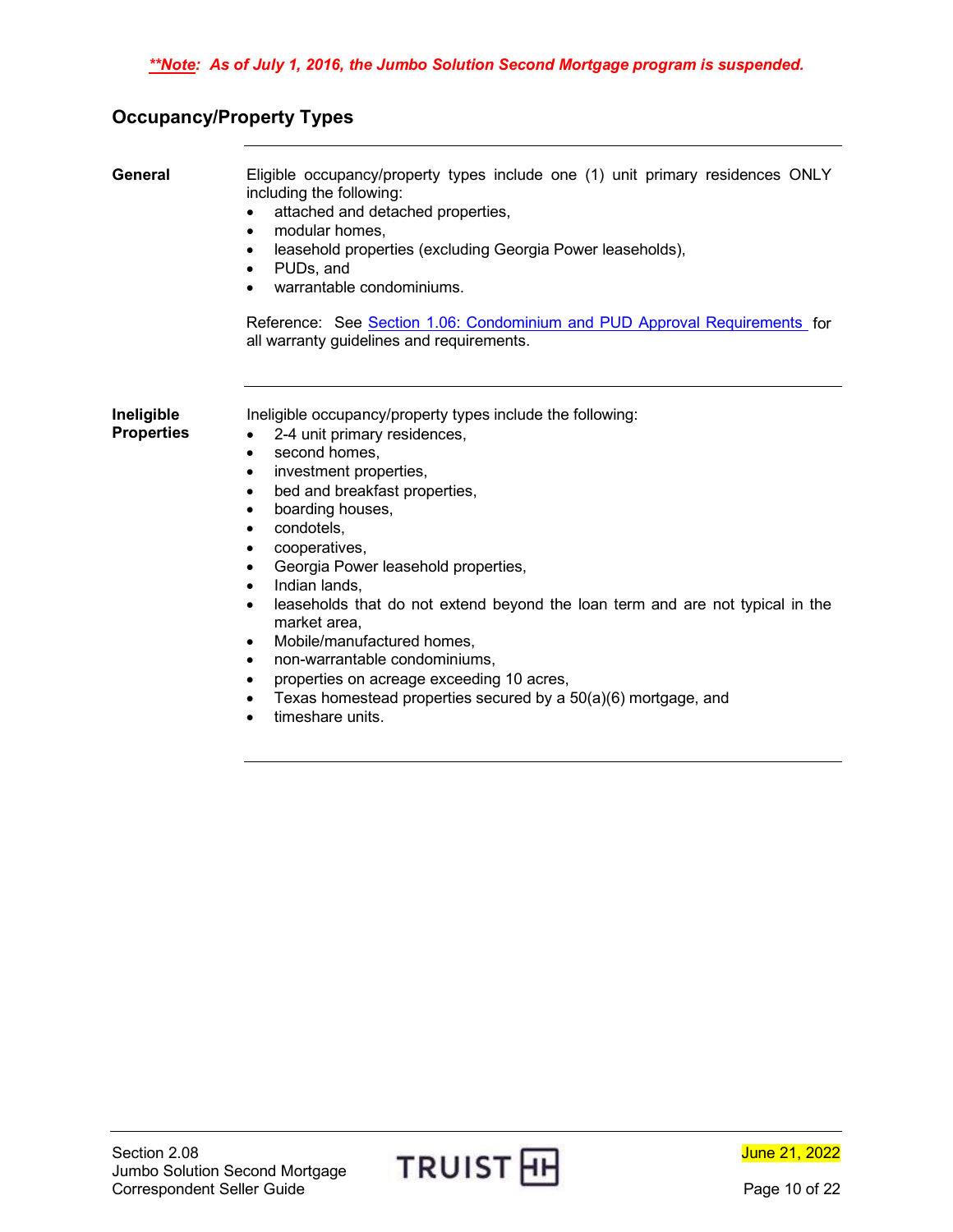### *\*\*Note: As of July 1, 2016, the Jumbo Solution Second Mortgage program is suspended.*

## <span id="page-10-0"></span>**Eligible Borrowers**

<span id="page-10-4"></span><span id="page-10-3"></span><span id="page-10-2"></span><span id="page-10-1"></span>

| General                                | US citizens are eligible.                                                                                                                                                                                                                                                                                                                                                                                                                        |
|----------------------------------------|--------------------------------------------------------------------------------------------------------------------------------------------------------------------------------------------------------------------------------------------------------------------------------------------------------------------------------------------------------------------------------------------------------------------------------------------------|
|                                        | Reference: See Section 2.06: Key Loan Program of the Correspondent On-Line<br>Seller Guide for a list of ineligible borrowers.                                                                                                                                                                                                                                                                                                                   |
| <b>First Time</b><br><b>Homebuyers</b> | First time homebuyers are allowed with a DTI (debt-to-income) ratio of 40% and a<br>maximum Jumbo Solution loan amount not to exceed 50% of the first mortgage loan<br>amount.                                                                                                                                                                                                                                                                   |
|                                        | Note: A first time homebuyer is defined as someone who has not had an ownership<br>interest (sole or joint) in a residential property during the three (3) year period<br>preceding the date of the new purchase transaction.                                                                                                                                                                                                                    |
| <b>Inter Vivos</b>                     | Inter vivos trusts are eligible if acceptable for the first mortgage loan product.                                                                                                                                                                                                                                                                                                                                                               |
| Trust                                  | Reference: See Section 1.08: Loan Delivery and Purchase Review for additional<br>information.                                                                                                                                                                                                                                                                                                                                                    |
| Ineligible<br><b>Borrowers</b>         | Ineligible borrowers include:<br>Corporations<br>$\bullet$<br><b>Foreign Nationals</b><br>$\bullet$<br><b>General Partnerships</b><br>$\bullet$<br>Land Trusts (including Illinois Land Trusts)<br>$\bullet$<br><b>Limited Liability Corporations</b><br>$\bullet$<br><b>Limited Partnerships</b><br>$\bullet$<br>Non-occupant co-borrowers<br>$\bullet$<br>Non-permanent resident aliens<br>$\bullet$<br>Permanent resident aliens<br>$\bullet$ |
| <b>Income</b>                          |                                                                                                                                                                                                                                                                                                                                                                                                                                                  |
| General                                | Income guidelines will follow standard Key Loan Program requirements, regardless<br>of the documentation requirements outlined in the AUS approval of the first<br>mortgage.                                                                                                                                                                                                                                                                     |
|                                        | Reference: See Section 2.06: Key Loan Program of the Correspondent Online<br>Seller Guide for additional income information.                                                                                                                                                                                                                                                                                                                     |

<span id="page-10-6"></span><span id="page-10-5"></span>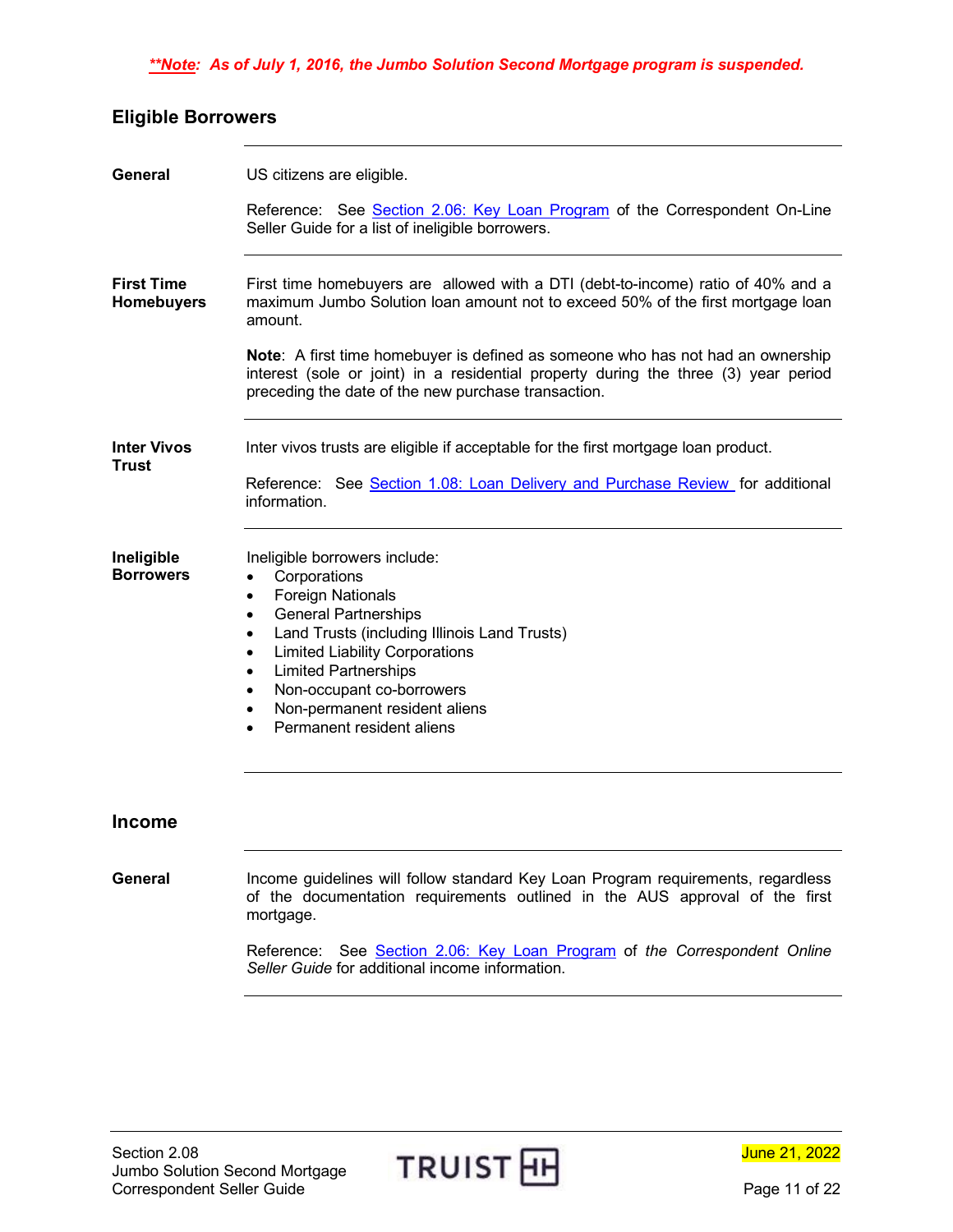## <span id="page-11-0"></span>**Liabilities and Qualifying Ratios**

<span id="page-11-2"></span><span id="page-11-1"></span>

| General                     | Except as outlined below, liability guidelines will follow standard Key Loan Program<br>requirements, regardless of the AUS approval of the first mortgage.                                      |
|-----------------------------|--------------------------------------------------------------------------------------------------------------------------------------------------------------------------------------------------|
|                             | See Section 2.06: Key Loan Program of the Correspondent Online<br>Reference:<br>Seller Guide for additional Liabilities and Qualifying Ratio information.                                        |
| <b>Qualifying Rate</b>      | The borrower qualifies at the note rate.                                                                                                                                                         |
| Qualifying<br><b>Ratios</b> | The maximum DTI (debt-to-income) ratio is 43%, regardless of the AUS approval of<br>the first mortgage.<br><b>Note:</b> The maximum DTI (debt-to-income) ratio is 40% for first time homebuyers. |
|                             |                                                                                                                                                                                                  |

## <span id="page-11-4"></span><span id="page-11-3"></span>**Credit Requirements**

<span id="page-11-6"></span><span id="page-11-5"></span>

| General                            | Except as outlined below, credit guidelines will follow standard Key Loan Program<br>requirements, regardless of the AUS approval of the first mortgage.                                                                                                                                                                                                                                                                                                                                                                          |
|------------------------------------|-----------------------------------------------------------------------------------------------------------------------------------------------------------------------------------------------------------------------------------------------------------------------------------------------------------------------------------------------------------------------------------------------------------------------------------------------------------------------------------------------------------------------------------|
|                                    | Reference: See Section 2.06: Key Loan Program of the Correspondent On-Line<br>Seller Guide for additional Credit Requirements information.                                                                                                                                                                                                                                                                                                                                                                                        |
| <b>Credit Score</b><br>Requirement | All borrowers must meet the minimum credit score of 740.<br>The lowest middle credit score of all borrowers is the qualifying credit score<br>$\bullet$<br>required for the TLTV loan amount combination.<br>Each credit report must provide credit scores from at least two (2) of the major<br>three (3) repositories (Equifax, Experian and TransUnion).<br>If three (3) credit scores are obtained, the middle score is used. If two (2) credit<br>$\bullet$<br>scores are obtained, the lower of the two (2) scores is used. |



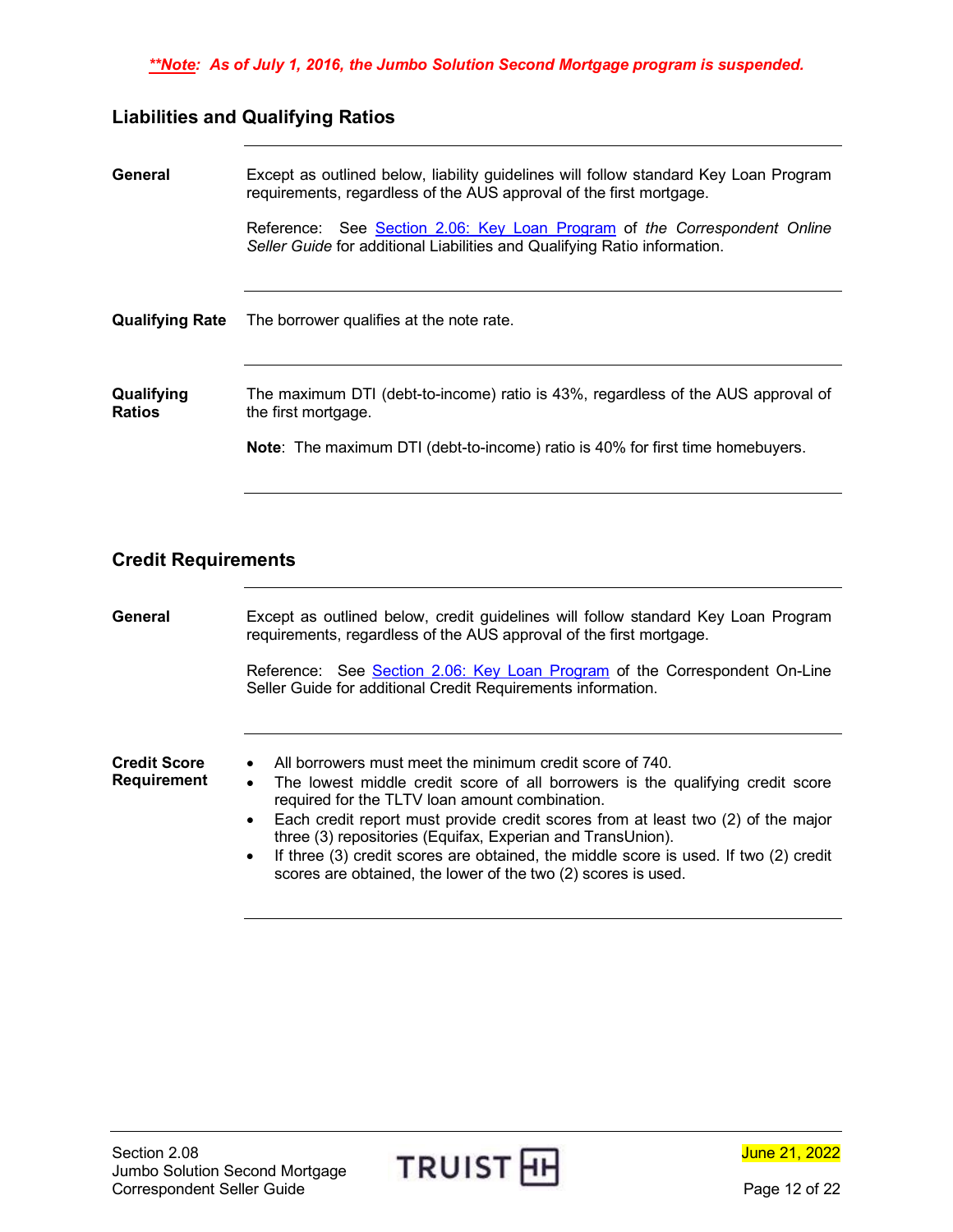## <span id="page-12-0"></span>**Cash Requirements**

<span id="page-12-3"></span><span id="page-12-2"></span><span id="page-12-1"></span>

| General              | Except as outlined below, cash requirements guidelines will follow standard Key<br>Loan Program requirements, regardless of the AUS approval of the first mortgage.                  |  |  |
|----------------------|--------------------------------------------------------------------------------------------------------------------------------------------------------------------------------------|--|--|
|                      | Reference: See Section 2.06: Key Loan Program of the Correspondent On-Line<br>Seller Guide for additional Cash Requirements information.                                             |  |  |
| <b>Bridge Loan</b>   | Proceeds from a bridge loan are <b>not acceptable</b> source of funds to meet cash<br>requirements.                                                                                  |  |  |
| <b>Cash Reserves</b> | A minimum of six (6) months PITIA is required regardless of the DU findings.<br>Reference: See Section 2.01: Agency Loan Programs product description for<br>additional information. |  |  |

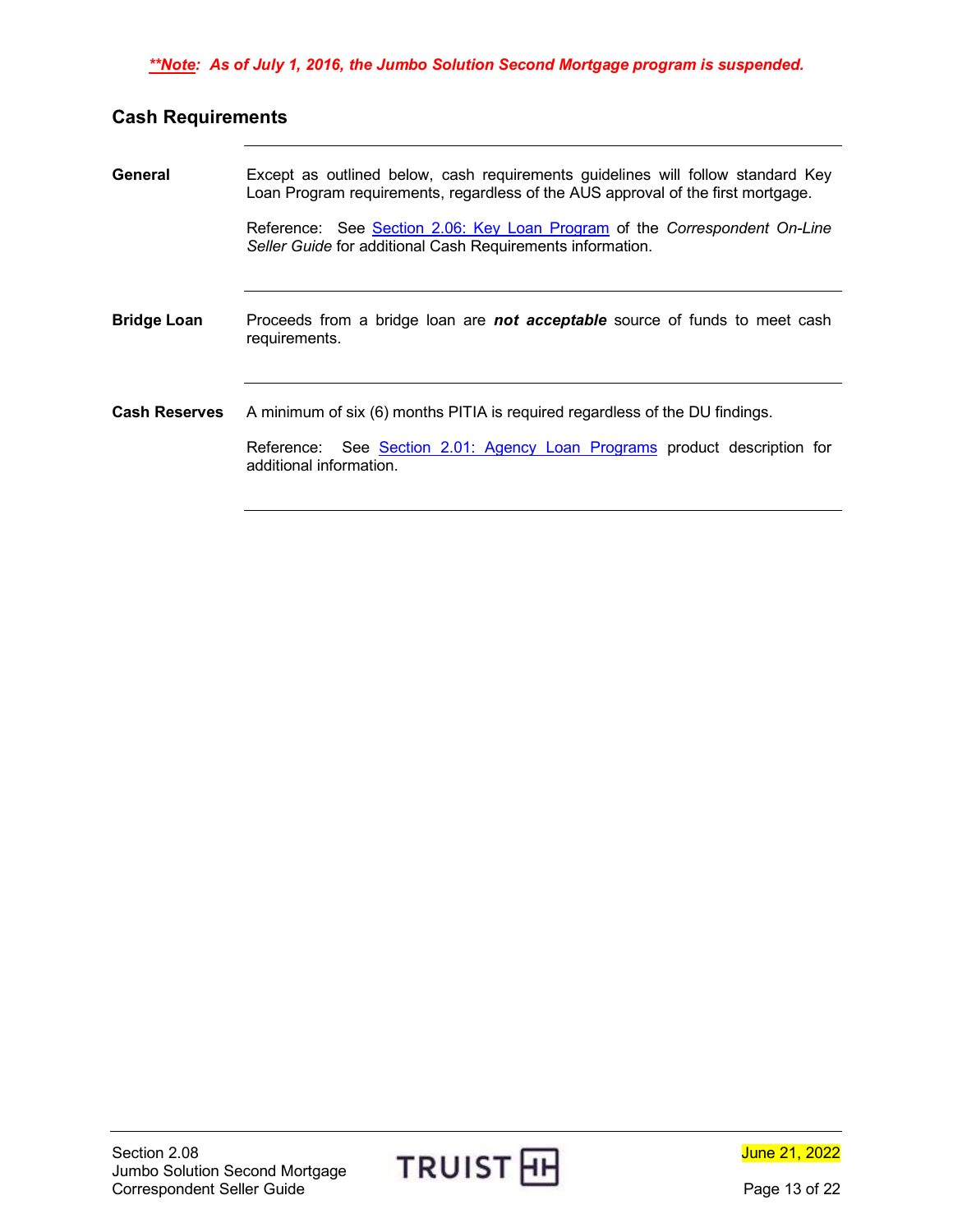#### <span id="page-13-0"></span>**Contributions by Interested Parties**

<span id="page-13-3"></span><span id="page-13-2"></span><span id="page-13-1"></span>**General** Except as outlined below, contributions by interested parties guidelines will follow standard Key Loan Program requirements, regardless of the AUS approval of the first mortgage. Reference: See [Section 2.06: Key Loan Program](https://www.truistsellerguide.com/manual/cor/products/CKey.pdf) of the *Correspondent On-Line Seller Guide* for Contributions by Interested Parties information. **Temporary Buydowns** The Jumbo Solution second mortgage is not eligible for a temporary buydown; however, temporary buydowns are allowed on the first mortgage transaction. Reference: See the product description of the first mortgage product for additional information regarding: • eligibility for temporary buydowns on the first mortgage, • the qualifying rate, if a temporary buydown is eligible, and the maximum LTV/TLTV, if a temporary buydown is eligible. **Note**: This may be different than the TLTV published under the "Maximum Total Loan-to-Value" subtopic previously presented in the Loan Terms topic. **Seller Contributions** Seller contributions are not allowed on the Jumbo Solution second mortgage; however, are permitted on the first mortgage transaction according to the guidelines of the first mortgage product. Reference: See the product description of the first mortgage product for additional information regarding LTV/TLTV parameters and guidelines on seller contributions.



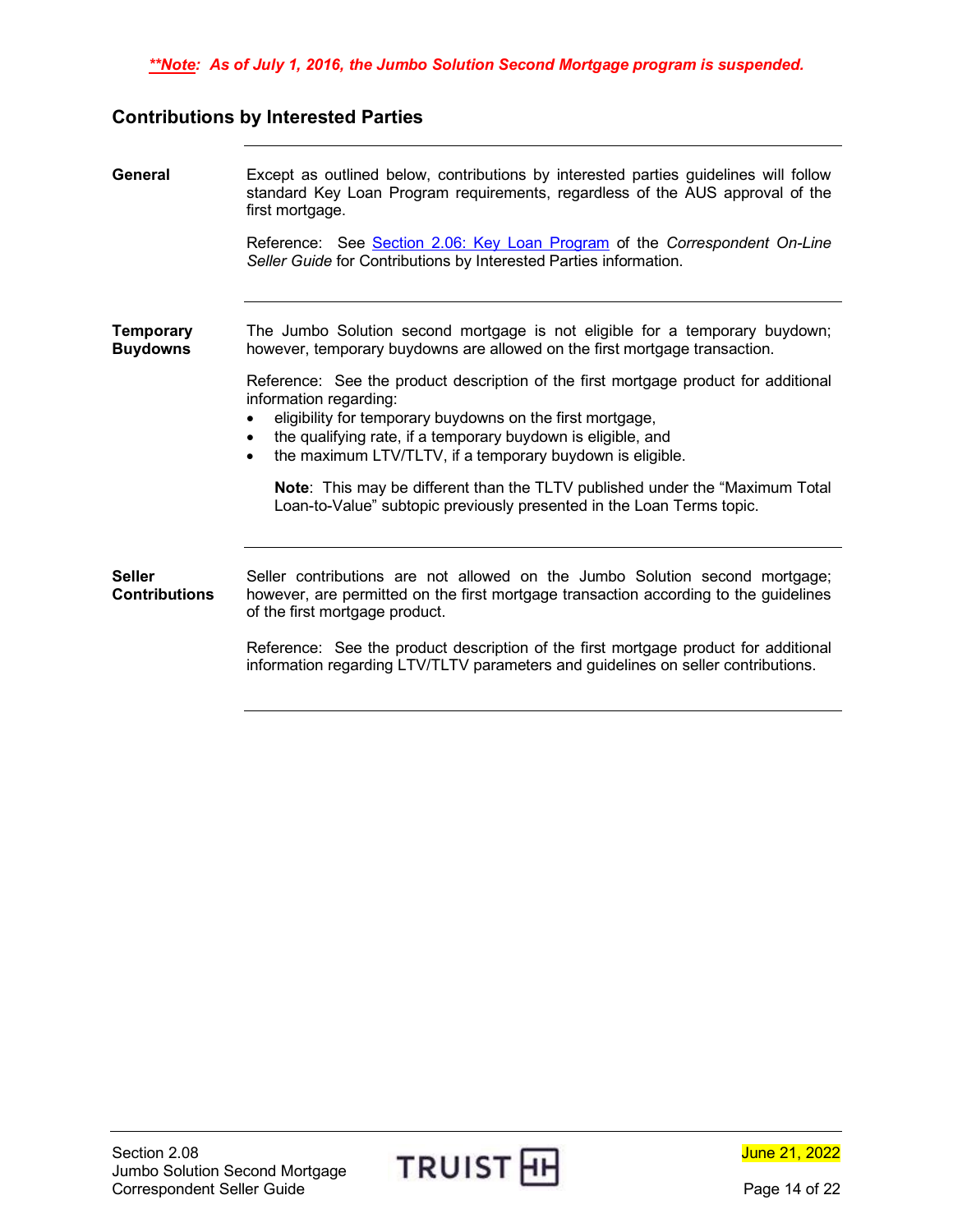## <span id="page-14-0"></span>**Appraisal Requirements**

<span id="page-14-2"></span><span id="page-14-1"></span>

| General                            | The Jumbo Solution second mortgage transaction may be documented with the<br>$\bullet$<br>appraisal based on the requirements of the first mortgage.                                |  |
|------------------------------------|-------------------------------------------------------------------------------------------------------------------------------------------------------------------------------------|--|
|                                    | <b>Note:</b> Fannie Mae's Property Inspection Waivers (PIW) are NOT eligible.                                                                                                       |  |
|                                    | Reference: See Section 1.07: Appraisal Guidelines of the Correspondent On-Line<br>Seller Guide for additional information concerning appraisals and appraisal date<br>requirements. |  |
| <b>Declining</b><br><b>Markets</b> | The Jumbo Solution Second Mortgage may be impacted by the Truist Declining<br>Market Index.                                                                                         |  |
|                                    | Reference: See Section 2.06: Key Loan Program of the Correspondent Seller Guide<br>for additional information on declining market guidelines.                                       |  |



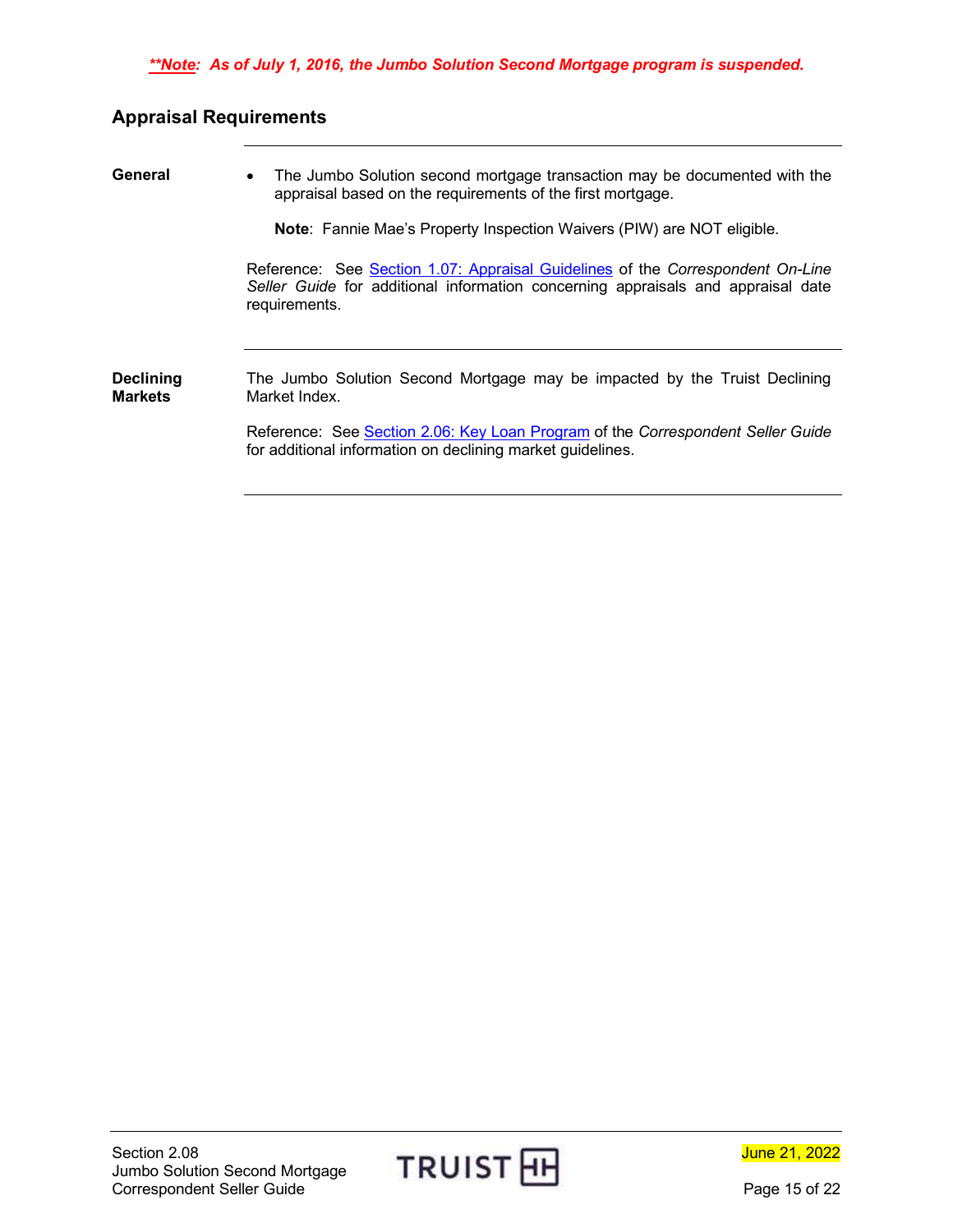### <span id="page-15-0"></span>**AUS Recommendations and Submissions**

<span id="page-15-1"></span>**General** • The FIRST mortgage must be an eligible Truist standard Agency or Agency Plus product that has been processed through Fannie Mae's Desktop Underwriter (DU) or Freddie Mac's Loan Prospector (LP) with appropriate information to identify the Jumbo Solution second mortgage as a subordinate lien to ensure that the TLTV and other risk factors are considered in the final AUS recommendation.

**Note**: Manually underwritten first mortgage transactions are not allowed.

- The Jumbo Solution second mortgage is NOT submitted separately through DU or LP, but is entered as part of the information on the first mortgage.
- When the first mortgage is underwritten by an automated underwriting system and receives either a DU "Approve/Eligible" or LP "Accept/Eligible" recommendation, the Jumbo Solution second mortgage does not have any additional underwriting guidelines if the following conditions are met:
	- if the first mortgage product requires more conservative AUS quidelines, those must be followed, and
	- all borrowers must meet the more restrictive of the first mortgage or Jumbo Solution second mortgage requirements (i.e., max TLTV, eligible borrower, minimum credit score, eligible property, credit history, maximum DTI, asset, income, etc.).



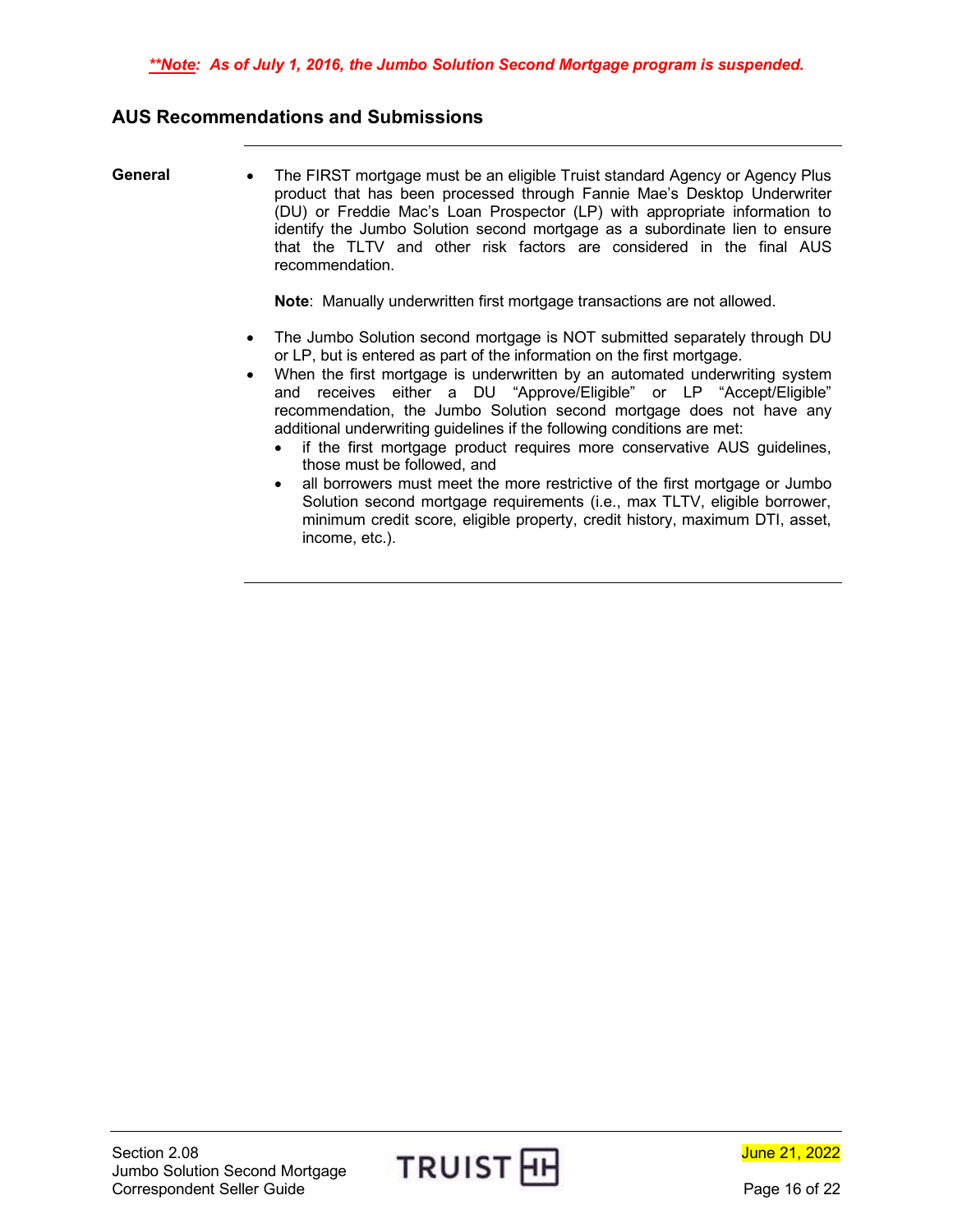### <span id="page-16-0"></span>**Rates, Points and Lock-Ins**

<span id="page-16-1"></span>**General** • The Jumbo Solution second mortgage is a separate transaction and must be locked-in separately from the first mortgage. It may be locked in at the same time as the first or at a different time.

> Reference: See [Section 1.03: Loan Registration and Lock-In Procedures](https://www.truistsellerguide.com/manual/cor/general/1.03lockin.pdf) of the *Correspondent On-Line Seller Guide* for further instruction concerning lock-in policies.

<span id="page-16-2"></span>**Program Codes** The following table shows the program codes for the Jumbo Solution second mortgage.

| <b>Mortgage Type</b> | <b>Program Code</b> |
|----------------------|---------------------|
| Fixed Rate - 15 Year | SYN152              |
| Fixed Rate – 30 Year | SYN302              |

<span id="page-16-3"></span>**Investor Code** The investor code for the Jumbo Solution second mortgage loan program 370.

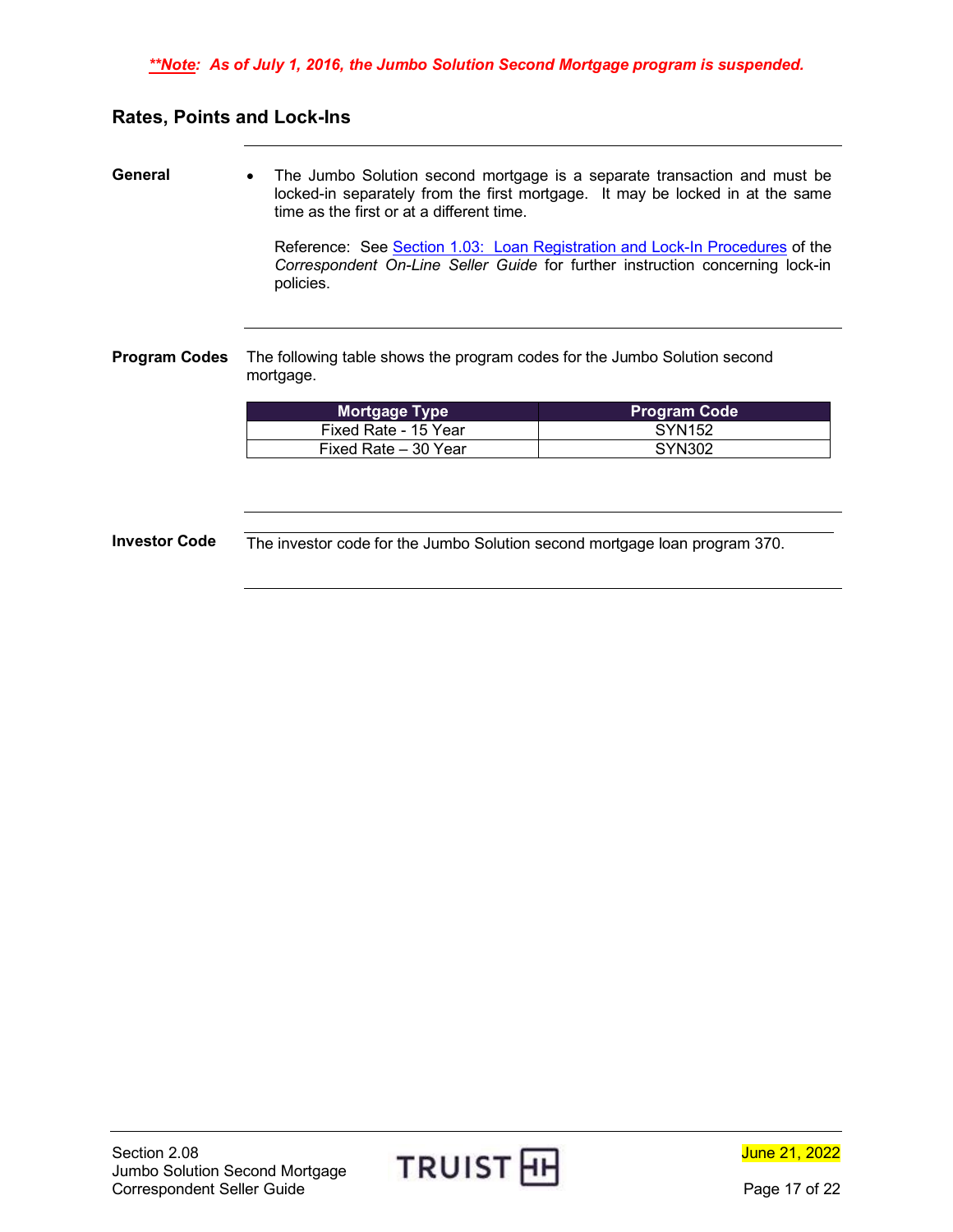### <span id="page-17-0"></span>**Application Disclosures and Issues**

- <span id="page-17-1"></span>**General** • All consumer disclosures or notices required by federal, state and local laws and regulations must be complied with. This includes, but is not limited to, the Consumer Handbook on Adjustable Rate Mortgages, Real Estate Settlement Procedures Act, the Equal Credit Opportunity Act, the Flood Disaster Protection Act, the Truth-in-Lending Act, the Fair Credit Reporting Act, all as amended, and with all applicable usury limitations.
	- Further, all consumer disclosures relating to the mortgage loan must have been properly given on a timely basis and in compliance with applicable laws, rules and regulations.

Reference: Please refer to [Section 1.08: Loan Delivery and Purchase Review,](https://www.truistsellerguide.com/manual/cor/general/1.08LoanDel.pdf) in the *Correspondent Seller Guide* for further information on consumer disclosures, consumer handbooks, compliance and predatory lending.

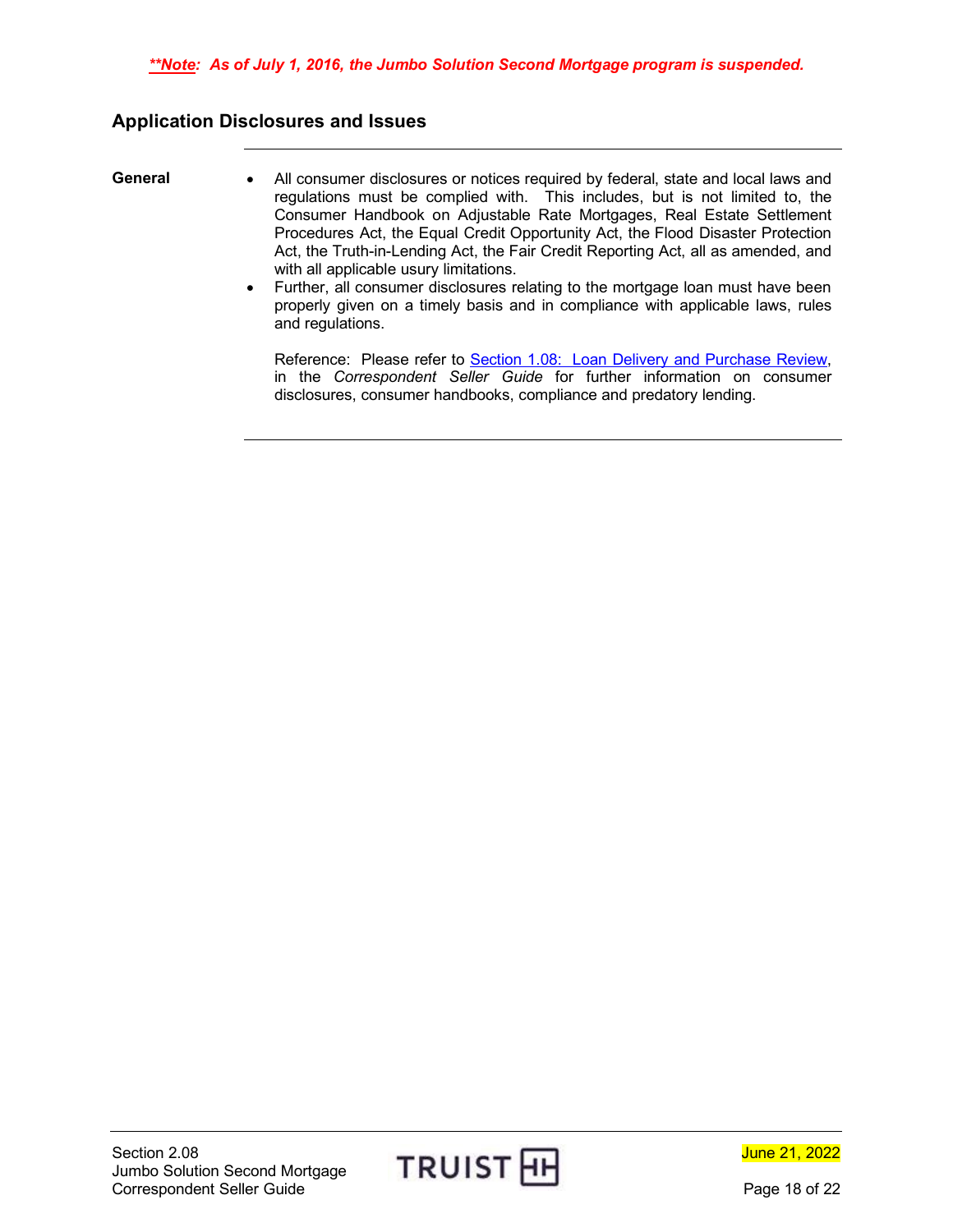#### <span id="page-18-0"></span>**Loan Submission and Underwriting**

<span id="page-18-1"></span>**General** Standard Agency and Agency Plus transactions that are closed simultaneously with a Jumbo Solution second mortgage must be reviewed and approved by a Truist underwriter.

> **Note:** The first and second mortgage loans must be underwritten by Truist regardless of the level of delegated underwriting authority.

<span id="page-18-2"></span>**Underwriting / Loan Submission General Information** After processing, two  $(2)$  separate loan files must be created – one  $(1)$  for the first mortgage and one (1) for the Jumbo Solution second mortgage. One (1) transmittal summary (1008) containing information that only pertains to the first mortgage must be submitted in the loan submission file to Underwriting.

#### **First Mortgage Credit File**

- The first mortgage application should contain monthly housing expense, purchase or limited cash-out (rate/term) refinance details from both mortgages and liability disclosure of the Jumbo Solution mortgage.
- This file should contain all original credit documents, as well as the original disclosures for the first mortgage. It should include the original final application for the first mortgage and a copy of the final application for the Jumbo Solution mortgage. Both applications must be signed and dated with the government monitoring section completed by the borrower.

#### **Jumbo Solution Second Mortgage File**

• The second mortgage application should contain skeletal information referencing only the Jumbo Solution mortgage with the following statement on the front:

"SEE COMPANION LOAN APPLICATION LOAN #\_\_\_\_\_\_\_\_\_\_."

- original final application for the Jumbo Solution second mortgage with the borrower's original signature (signed at closing),
- original Initial/Final Disclosures and Loan Estimate for the Jumbo Solution second mortgage,
- copy of the final, signed application for the first mortgage,
- copy of the initial loan application from the first mortgage which must disclose the first mortgage and the Jumbo Solution second mortgage,
- copies of the credit documents (i.e., credit report, income verification, etc.),
- copies of all required fraud tools from the first mortgage (i.e., Corelogic report, income validation, etc.).
- copy of flood certification,
- copy of appraisal,
- copy of the AUS report, upon which final approval was based, with the acceptable recommendation,
- Jumbo Solution second mortgage note and security instrument, AFTER closing, and
- copy of Settlement statement from closing.

Section 2.08 Jumbo Solution Second Mortgage Section 2.08<br>Jumbo Solution Second Mortgage TRUIST HH<br>Correspondent Seller Guide Page 19 of 22

June 21, 2022

*Continued on next page*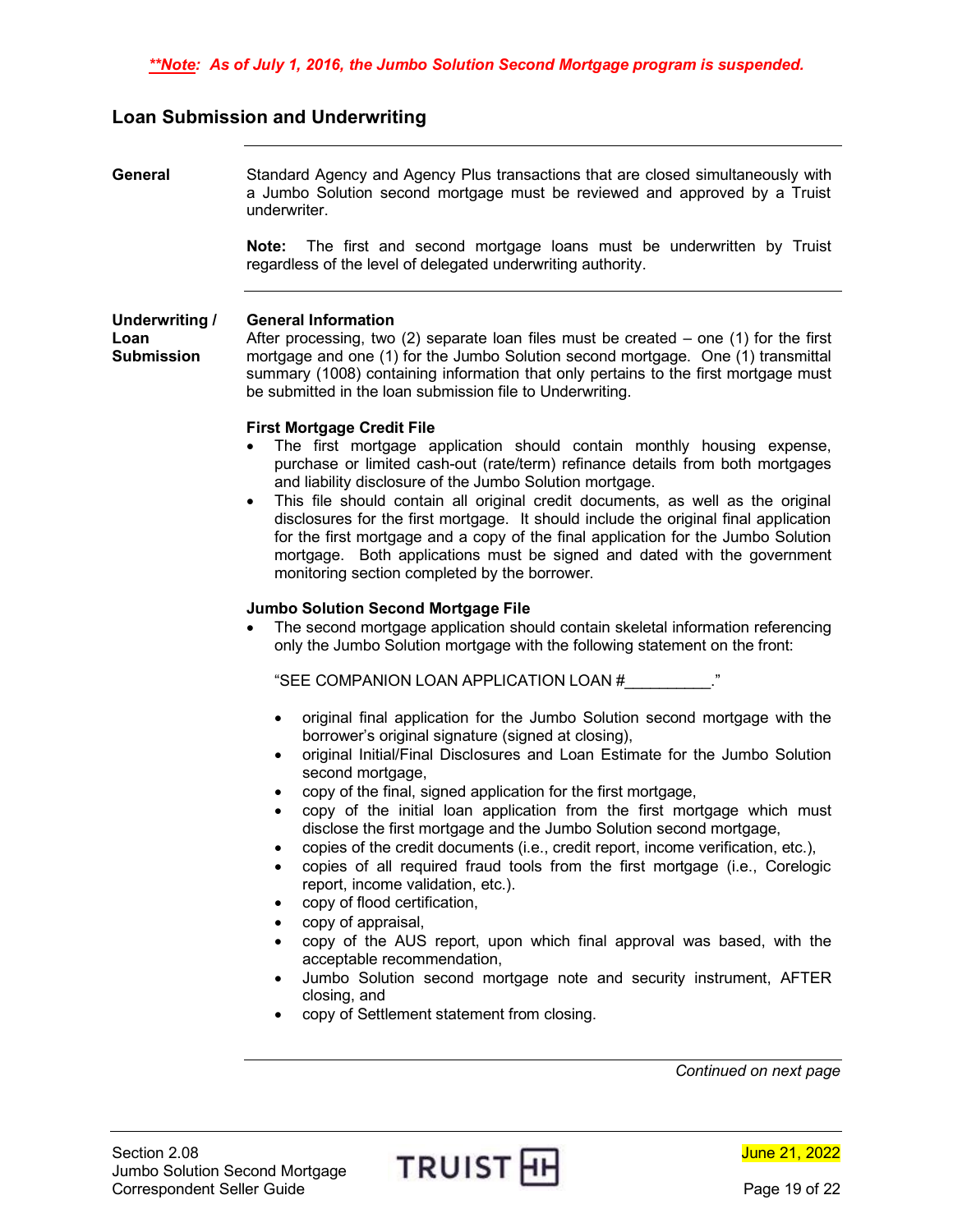## **Loan Submission and Underwriting**, Continued

<span id="page-19-1"></span><span id="page-19-0"></span>

| Underwriting /                              | The file for the Jumbo Solution second mortgage is sent with the first mortgage file to                                                                                                                                                                 |  |
|---------------------------------------------|---------------------------------------------------------------------------------------------------------------------------------------------------------------------------------------------------------------------------------------------------------|--|
| Loan                                        | Truist Underwriting Department. The Truist underwriter will underwrite and make a                                                                                                                                                                       |  |
| <b>Submission</b>                           | decision for the first and Jumbo Solution second mortgages at the same time.                                                                                                                                                                            |  |
| <b>Statement of</b><br><b>Credit Denial</b> | If the loan is denied, two (2) separate Statements of Credit Denial are issued (one for<br>the first mortgage and one for the Jumbo Solution second mortgage). The originals<br>are sent to the borrower(s) with copies maintained in each credit file. |  |

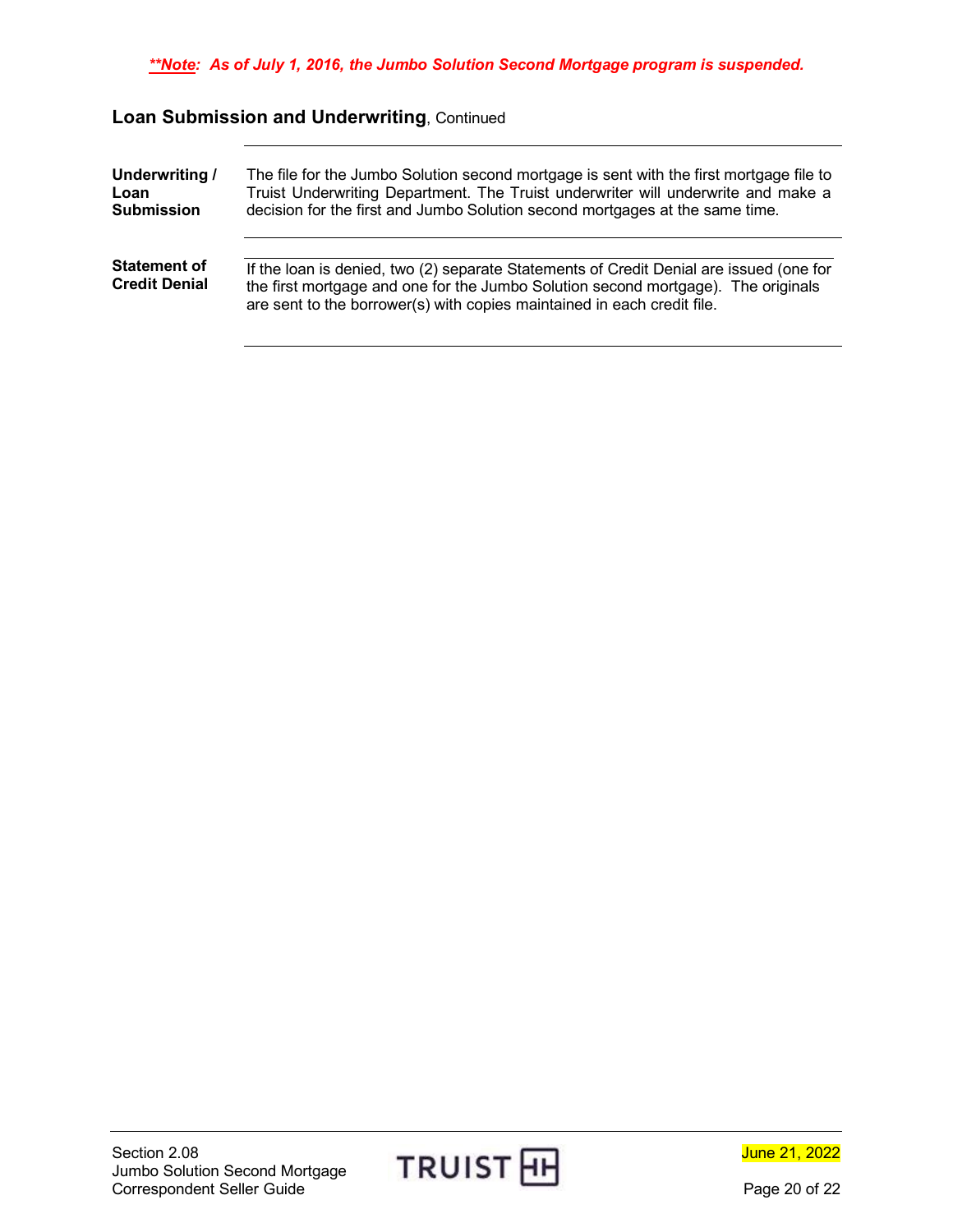### <span id="page-20-0"></span>**Closing and Loan Settlement Documentation**

<span id="page-20-2"></span><span id="page-20-1"></span>

| General                                  | Unless specified below, all closing forms and documentation should follow standard<br>Truist guidelines.                                |                                                        |  |
|------------------------------------------|-----------------------------------------------------------------------------------------------------------------------------------------|--------------------------------------------------------|--|
| <b>Closing Legal</b><br><b>Documents</b> | The following table shows the appropriate legal documents and corresponding<br>investor forms for Jumbo Solution second mortgage loans. |                                                        |  |
|                                          | <b>Legal Documents</b>                                                                                                                  | <b>Investor Form</b>                                   |  |
|                                          | Second Mortgage Fully Amortizing<br><b>Fixed Rate Note</b>                                                                              | Fannie Mae/Freddie Mac state specific<br>version.      |  |
|                                          | Second Mortgage Security Instrument                                                                                                     | Fannie Mae/Freddie Mac state specific<br>version.      |  |
|                                          | Second Mortgage PUD Rider, if<br>applicable                                                                                             | <b>Compliance Source Document Number</b><br>CS00349MU. |  |
|                                          | Second Mortgage Condominium Rider,<br>if applicable                                                                                     | <b>Compliance Source Document Number</b><br>CS19848MU. |  |
|                                          |                                                                                                                                         |                                                        |  |

#### <span id="page-20-3"></span>**Settlement Statement**

- The first and second trust may be shown on separate Settlement statements.
- All costs, unless specifically addressed as second mortgage costs, are applied to the first mortgage.
- Itemized second mortgage charges include those listed below. NO OTHER LENDER FEES SHOULD BE ITEMIZED AS SECOND MORTGAGE COSTS.
	- Origination and discount points (#800 series),
	- Per diem interest (#900 series),
	- Title charges (#1100 series),
	- Recording fees (#1200 series), and
	- Attorney/Closing Agency fees (#1100 series).

*Continued on next page*